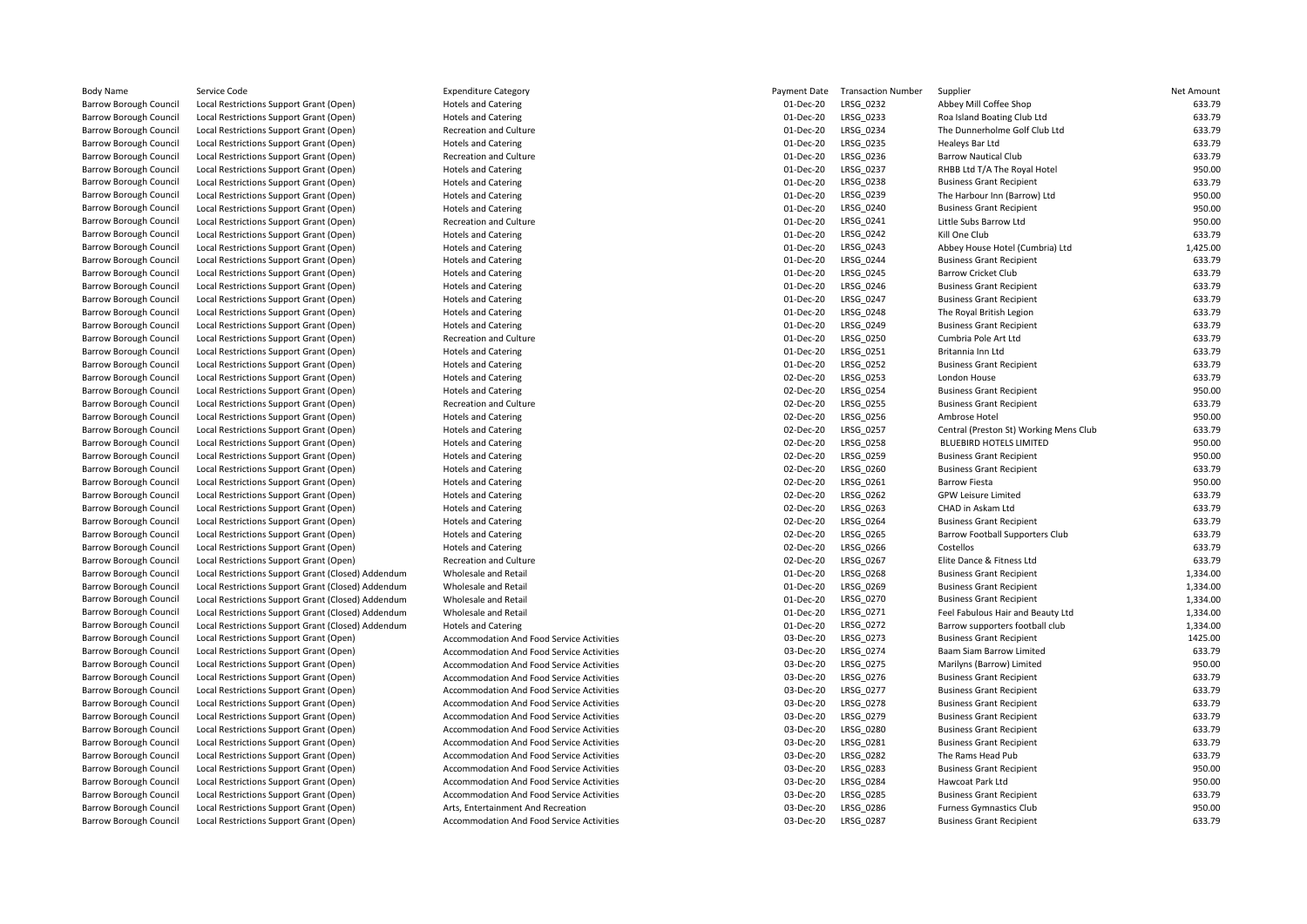| <b>Barrow Borough Council</b> | Local Restrictions Support Grant (Open)            | Accommodation And Food Service Activities                            | 03-Dec-20 | <b>LRSG 0288</b> | <b>Business Grant Recipient</b>         | 633.79  |
|-------------------------------|----------------------------------------------------|----------------------------------------------------------------------|-----------|------------------|-----------------------------------------|---------|
| <b>Barrow Borough Council</b> | Local Restrictions Support Grant (Open)            | <b>Accommodation And Food Service Activities</b>                     | 03-Dec-20 | LRSG 0289        | <b>Business Grant Recipient</b>         | 633.79  |
| <b>Barrow Borough Council</b> | Local Restrictions Support Grant (Open)            | Accommodation And Food Service Activities                            | 03-Dec-20 | LRSG 0290        | Maisonette at the Brown Cow             | 633.79  |
| <b>Barrow Borough Council</b> | Local Restrictions Support Grant (Open)            | Accommodation And Food Service Activities                            | 03-Dec-20 | LRSG_0291        | Royal Naval Association Club            | 633.79  |
| Barrow Borough Council        | Local Restrictions Support Grant (Open)            | Accommodation And Food Service Activities                            | 03-Dec-20 | LRSG 0292        | <b>Business Grant Recipient</b>         | 633.79  |
| <b>Barrow Borough Council</b> | Local Restrictions Support Grant (Open)            | Arts, Entertainment And Recreation                                   | 03-Dec-20 | LRSG 0293        | <b>Business Grant Recipient</b>         | 633.79  |
| Barrow Borough Council        | Local Restrictions Support Grant (Open)            | Accommodation And Food Service Activities                            | 03-Dec-20 | LRSG 0294        | <b>Business Grant Recipient</b>         | 633.79  |
| <b>Barrow Borough Council</b> | Local Restrictions Support Grant (Open)            | Accommodation And Food Service Activities                            | 03-Dec-20 | LRSG 0295        | <b>Business Grant Recipient</b>         | 633.79  |
| <b>Barrow Borough Council</b> | Local Restrictions Support Grant (Open)            | Accommodation And Food Service Activities                            | 03-Dec-20 | LRSG 0296        | Hartleys Restaurants Ltd                | 633.79  |
| <b>Barrow Borough Council</b> | Local Restrictions Support Grant (Open)            | Accommodation And Food Service Activities                            | 03-Dec-20 | LRSG 0297        | Barrow Labour Club                      | 633.79  |
| <b>Barrow Borough Council</b> | Local Restrictions Support Grant (Open)            | Accommodation And Food Service Activities                            | 03-Dec-20 | LRSG 0298        | <b>Business Grant Recipient</b>         | 633.79  |
| <b>Barrow Borough Council</b> | Local Restrictions Support Grant (Open)            | Arts, Entertainment And Recreation                                   | 03-Dec-20 | LRSG 0299        | <b>Business Grant Recipient</b>         | 633.79  |
| <b>Barrow Borough Council</b> | Local Restrictions Support Grant (Open)            | Accommodation And Food Service Activities                            | 03-Dec-20 | LRSG 0300        | <b>Business Grant Recipient</b>         | 633.79  |
| <b>Barrow Borough Council</b> | Local Restrictions Support Grant (Open)            | Accommodation And Food Service Activities                            | 03-Dec-20 | LRSG 0301        | Dalton Cricket Club                     | 633.79  |
| <b>Barrow Borough Council</b> | Local Restrictions Support Grant (Closed) Addendum | Wholesale And Retail Trade; Repair Of Motor Vehicles And Motorcycles | 03-Dec-20 | LRSG 0302        | 17sport                                 | 1334.00 |
| <b>Barrow Borough Council</b> | Local Restrictions Support Grant (Closed) Addendum | Arts, Entertainment And Recreation                                   | 03-Dec-20 | LRSG 0303        | Kite School and Premises                | 1334.00 |
| <b>Barrow Borough Council</b> | Local Restrictions Support Grant (Closed) Addendum | Wholesale And Retail Trade; Repair Of Motor Vehicles And Motorcycles | 03-Dec-20 | LRSG_0304        | Got It Covered Ltd                      | 1334.00 |
| <b>Barrow Borough Council</b> | Local Restrictions Support Grant (Closed) Addendum | Wholesale And Retail Trade; Repair Of Motor Vehicles And Motorcycles | 03-Dec-20 | LRSG 0305        | <b>Business Grant Recipient</b>         | 2000.00 |
| <b>Barrow Borough Council</b> | Local Restrictions Support Grant (Closed) Addendum | Wholesale And Retail Trade; Repair Of Motor Vehicles And Motorcycles | 03-Dec-20 | LRSG 0306        | South West Cumbria United Area          | 1334.00 |
| <b>Barrow Borough Council</b> | Local Restrictions Support Grant (Closed) Addendum | Wholesale And Retail Trade; Repair Of Motor Vehicles And Motorcycles | 03-Dec-20 | LRSG 0307        | Searle Audio Ltd                        | 1334.00 |
| <b>Barrow Borough Council</b> | Local Restrictions Support Grant (Closed) Addendum | Wholesale And Retail Trade; Repair Of Motor Vehicles And Motorcycles | 03-Dec-20 | LRSG 0308        | <b>Business Grant Recipient</b>         | 1334.00 |
| Barrow Borough Council        | Local Restrictions Support Grant (Closed) Addendum | Accommodation And Food Service Activities                            | 03-Dec-20 | LRSG 0309        | Sweet Pepper Café Ltd                   | 1334.00 |
| <b>Barrow Borough Council</b> | Local Restrictions Support Grant (Closed) Addendum | <b>Other Service Activities</b>                                      | 03-Dec-20 | LRSG 0310        | Review the Haircutters Ltd              | 1334.00 |
| <b>Barrow Borough Council</b> | Local Restrictions Support Grant (Closed) Addendum | Wholesale And Retail Trade; Repair Of Motor Vehicles And Motorcycles | 03-Dec-20 | LRSG 0311        | Coco Cheveux Ltd                        | 1334.00 |
| <b>Barrow Borough Council</b> | Local Restrictions Support Grant (Closed) Addendum | Accommodation And Food Service Activities                            | 03-Dec-20 | LRSG 0312        | Britannia Inn (Church Street) Ltd       | 1334.00 |
| <b>Barrow Borough Council</b> | Local Restrictions Support Grant (Closed) Addendum | Arts. Entertainment And Recreation                                   | 03-Dec-20 | LRSG_0313        | The Dunnerholme Golf Club               | 1334.00 |
| <b>Barrow Borough Council</b> | Local Restrictions Support Grant (Closed) Addendum | Arts, Entertainment And Recreation                                   | 03-Dec-20 | LRSG 0314        | Abbots Vale Community Centre            | 1334.00 |
| <b>Barrow Borough Council</b> | Local Restrictions Support Grant (Closed) Addendum | Wholesale And Retail Trade; Repair Of Motor Vehicles And Motorcycles | 03-Dec-20 | LRSG 0315        | <b>Istanbul Barber</b>                  | 1334.00 |
| <b>Barrow Borough Council</b> | Local Restrictions Support Grant (Closed) Addendum | Accommodation And Food Service Activities                            | 03-Dec-20 | LRSG 0316        | <b>Business Grant Recipient</b>         | 1334.00 |
| Barrow Borough Council        | Local Restrictions Support Grant (Closed) Addendum | Wholesale And Retail Trade; Repair Of Motor Vehicles And Motorcycles | 03-Dec-20 | LRSG 0317        | <b>Business Grant Recipient</b>         | 1334.00 |
| Barrow Borough Council        | Local Restrictions Support Grant (Closed) Addendum | Accommodation And Food Service Activities                            | 03-Dec-20 | LRSG 0318        | <b>Business Grant Recipient</b>         | 1334.00 |
| Barrow Borough Council        | Local Restrictions Support Grant (Closed) Addendum | Wholesale And Retail Trade; Repair Of Motor Vehicles And Motorcycles | 03-Dec-20 | LRSG 0319        | <b>Business Grant Recipient</b>         | 1334.00 |
| Barrow Borough Council        | Local Restrictions Support Grant (Closed) Addendum | Arts, Entertainment And Recreation                                   | 03-Dec-20 | LRSG 0320        | Askam United Football Club              | 1334.00 |
| <b>Barrow Borough Council</b> | Local Restrictions Support Grant (Closed) Addendum | Arts, Entertainment And Recreation                                   | 03-Dec-20 | LRSG 0321        | <b>Business Grant Recipient</b>         | 1334.00 |
| <b>Barrow Borough Council</b> | Local Restrictions Support Grant (Closed) Addendum | Wholesale And Retail Trade; Repair Of Motor Vehicles And Motorcycles | 03-Dec-20 | LRSG 0322        | <b>Business Grant Recipient</b>         | 1334.00 |
| Barrow Borough Council        | Local Restrictions Support Grant (Closed) Addendum | Arts, Entertainment And Recreation                                   | 03-Dec-20 | LRSG 0323        | <b>Barrow Underground Music Society</b> | 1334.00 |
| <b>Barrow Borough Council</b> | Local Restrictions Support Grant (Closed) Addendum | Wholesale And Retail Trade; Repair Of Motor Vehicles And Motorcycles | 03-Dec-20 | LRSG 0324        | <b>Business Grant Recipient</b>         | 1334.00 |
| Barrow Borough Council        | Local Restrictions Support Grant (Closed) Addendum | Wholesale And Retail Trade; Repair Of Motor Vehicles And Motorcycles | 03-Dec-20 | LRSG 0325        | <b>Business Grant Recipient</b>         | 1334.00 |
| Barrow Borough Council        | Local Restrictions Support Grant (Closed) Addendum | Accommodation And Food Service Activities                            | 03-Dec-20 | LRSG 0326        | <b>Business Grant Recipient</b>         | 1334.00 |
| Barrow Borough Council        | Local Restrictions Support Grant (Closed) Addendum | Arts, Entertainment And Recreation                                   | 03-Dec-20 | LRSG 0327        | Elite Dance & Fitness Ltd               | 1334.00 |
| Barrow Borough Council        | Local Restrictions Support Grant (Closed) Addendum | Wholesale And Retail Trade; Repair Of Motor Vehicles And Motorcycles | 03-Dec-20 | LRSG_0328        | <b>Business Grant Recipient</b>         | 1334.00 |
| Barrow Borough Council        | Local Restrictions Support Grant (Closed) Addendum | Arts, Entertainment And Recreation                                   | 03-Dec-20 | LRSG 0329        | Dalton Leisure Services Ltd             | 3000.00 |
| Barrow Borough Council        | Local Restrictions Support Grant (Closed) Addendum | Wholesale And Retail Trade; Repair Of Motor Vehicles And Motorcycles | 03-Dec-20 | LRSG 0330        | <b>Business Grant Recipient</b>         | 1334.00 |
| <b>Barrow Borough Council</b> | Local Restrictions Support Grant (Closed) Addendum | Arts. Entertainment And Recreation                                   | 03-Dec-20 | LRSG 0331        | Duddon Sports & Social Club             | 1334.00 |
| Barrow Borough Council        | Local Restrictions Support Grant (Closed) Addendum | Accommodation And Food Service Activities                            | 03-Dec-20 | LRSG 0332        | <b>Business Grant Recipient</b>         | 1334.00 |
| <b>Barrow Borough Council</b> | Local Restrictions Support Grant (Closed) Addendum | Wholesale And Retail Trade; Repair Of Motor Vehicles And Motorcycles | 03-Dec-20 | LRSG 0333        | <b>Business Grant Recipient</b>         | 1334.00 |
| Barrow Borough Council        | Local Restrictions Support Grant (Closed) Addendum | Human Health And Social Work Activities                              | 03-Dec-20 | LRSG 0334        | <b>Business Grant Recipient</b>         | 1334.00 |
| Barrow Borough Council        | Local Restrictions Support Grant (Closed) Addendum | <b>Other Service Activities</b>                                      | 03-Dec-20 | LRSG 0335        | Tony Hand Car Wash Ltd                  | 1334.00 |
| <b>Barrow Borough Council</b> | Local Restrictions Support Grant (Closed) Addendum | Wholesale And Retail Trade; Repair Of Motor Vehicles And Motorcycles | 04-Dec-20 | LRSG 0336        | Phone Gadgets 4U Ltd                    | 1334.00 |
| Barrow Borough Council        | Local Restrictions Support Grant (Closed) Addendum | Arts, Entertainment And Recreation                                   | 04-Dec-20 | LRSG_0337        | Roose Pioneers ARLFC                    | 1334.00 |
| Barrow Borough Council        | Local Restrictions Support Grant (Closed) Addendum | Wholesale And Retail Trade; Repair Of Motor Vehicles And Motorcycles | 04-Dec-20 | LRSG 0338        | <b>Business Grant Recipient</b>         | 1334.00 |
| Barrow Borough Council        | Local Restrictions Support Grant (Closed) Addendum | Accommodation And Food Service Activities                            | 04-Dec-20 | LRSG 0339        | The Black Dog Inn                       | 1334.00 |
| <b>Barrow Borough Council</b> | Local Restrictions Support Grant (Closed) Addendum | Wholesale And Retail Trade; Repair Of Motor Vehicles And Motorcycles | 04-Dec-20 | LRSG 0340        | <b>Furness Furniture</b>                | 1334.00 |
| Barrow Borough Council        | Local Restrictions Support Grant (Closed) Addendum | Wholesale And Retail Trade; Repair Of Motor Vehicles And Motorcycles | 04-Dec-20 | LRSG 0341        | <b>Business Grant Recipient</b>         | 1334.00 |
| <b>Barrow Borough Council</b> | Local Restrictions Support Grant (Closed) Addendum | Wholesale And Retail Trade; Repair Of Motor Vehicles And Motorcycles | 04-Dec-20 | LRSG 0342        | Harts the Jewellers                     | 1334.00 |
| Barrow Borough Council        | Local Restrictions Support Grant (Closed) Addendum | Wholesale And Retail Trade; Repair Of Motor Vehicles And Motorcycles | 04-Dec-20 | LRSG 0343        | <b>Business Grant Recipient</b>         | 1334.00 |
| <b>Barrow Borough Council</b> | Local Restrictions Support Grant (Closed) Addendum | <b>Accommodation And Food Service Activities</b>                     | 04-Dec-20 | LRSG_0344        | <b>David Clark Properties</b>           | 2000.00 |
|                               |                                                    |                                                                      |           |                  |                                         |         |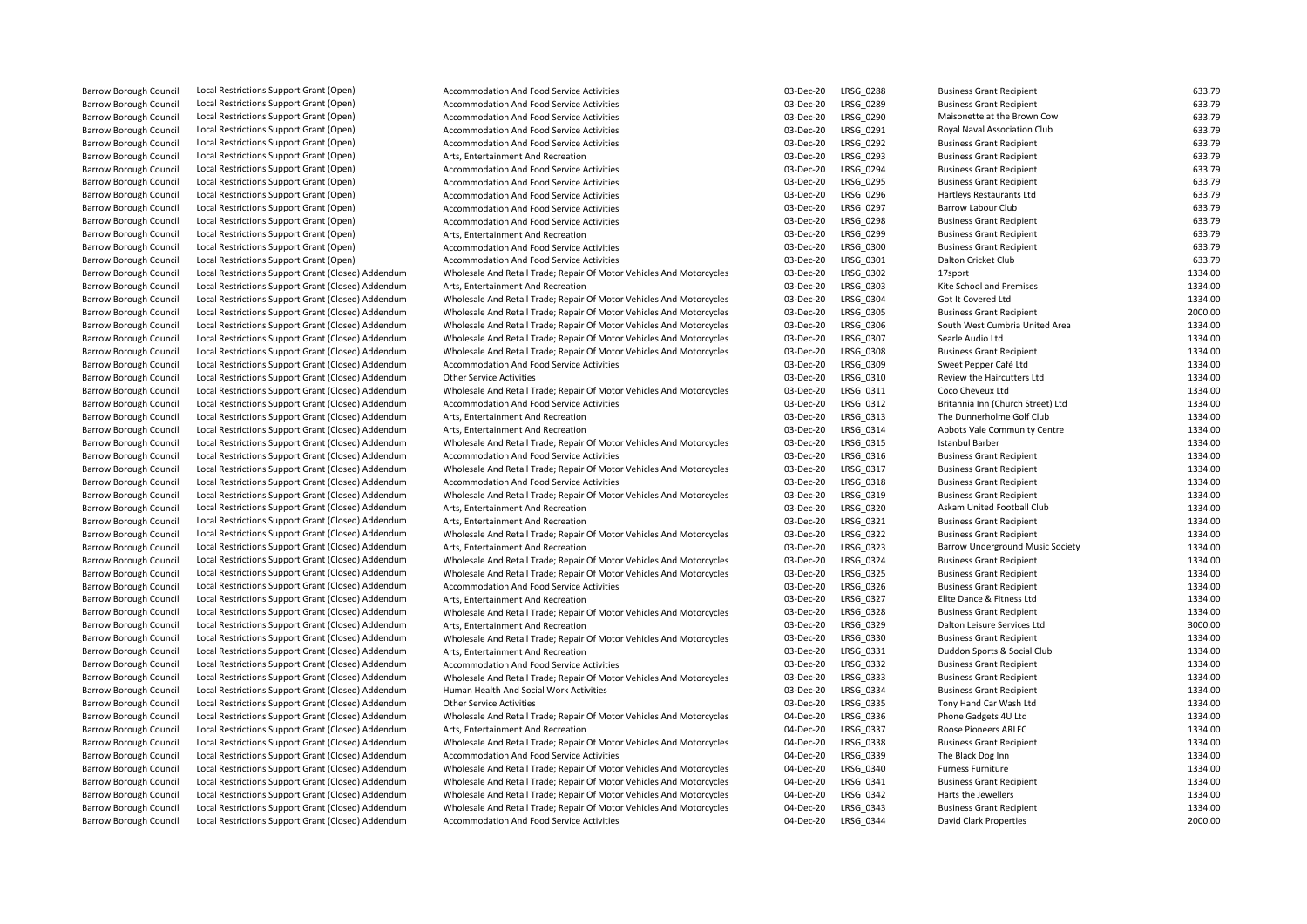| <b>Barrow Borough Council</b> | Local Restrictions Support Grant (Closed) Addendum | Wholesale And Retail Trade; Repair Of Motor Vehicles And Motorcycles | 04-Dec-20 | LRSG_0345 | <b>Business Grant Recipient</b>               | 1334.00 |
|-------------------------------|----------------------------------------------------|----------------------------------------------------------------------|-----------|-----------|-----------------------------------------------|---------|
| Barrow Borough Council        | Local Restrictions Support Grant (Closed) Addendum | Accommodation And Food Service Activities                            | 04-Dec-20 | LRSG 0346 | <b>Business Grant Recipient</b>               | 1334.00 |
| Barrow Borough Council        | Local Restrictions Support Grant (Closed) Addendum | Wholesale And Retail Trade; Repair Of Motor Vehicles And Motorcycles | 04-Dec-20 | LRSG 0347 | Fat Bobs CDs Ltd                              | 1334.00 |
| Barrow Borough Council        | Local Restrictions Support Grant (Open)            | <b>Accommodation And Food Service Activities</b>                     | 04-Dec-20 | LRSG 0348 | <b>Business Grant Recipient</b>               | 1425.00 |
| <b>Barrow Borough Council</b> | Local Restrictions Support Grant (Open)            | <b>Accommodation And Food Service Activities</b>                     | 04-Dec-20 | LRSG 0349 | <b>Business Grant Recipient</b>               | 633.79  |
| Barrow Borough Council        | Local Restrictions Support Grant (Open)            | Accommodation And Food Service Activities                            | 04-Dec-20 | LRSG 0350 | <b>Business Grant Recipient</b>               | 950.00  |
| Barrow Borough Council        | Local Restrictions Support Grant (Open)            | Arts, Entertainment And Recreation                                   | 04-Dec-20 | LRSG 0351 | Hoops Basketball Centre                       | 950.00  |
| <b>Barrow Borough Council</b> | Local Restrictions Support Grant (Open)            | Accommodation And Food Service Activities                            | 04-Dec-20 | LRSG 0352 | Lara Gibbons Ltd                              | 633.79  |
| <b>Barrow Borough Council</b> | Local Restrictions Support Grant (Open)            | <b>Accommodation And Food Service Activities</b>                     | 04-Dec-20 | LRSG 0353 | The Lounge Group Limited                      | 950.00  |
| <b>Barrow Borough Council</b> | Local Restrictions Support Grant (Open)            | Accommodation And Food Service Activities                            | 04-Dec-20 | LRSG 0354 | <b>Barrow Arms</b>                            | 950.00  |
| <b>Barrow Borough Council</b> | Local Restrictions Support Grant (Open)            | Arts, Entertainment And Recreation                                   | 04-Dec-20 | LRSG 0355 | Furness Golf Club                             | 950.00  |
| <b>Barrow Borough Council</b> | Local Restrictions Support Grant (Open)            | Arts, Entertainment And Recreation                                   | 04-Dec-20 | LRSG 0356 | Dalton Leisure Services Ltd                   | 1425.00 |
| <b>Barrow Borough Council</b> | Local Restrictions Support Grant (Open)            | Accommodation And Food Service Activities                            | 04-Dec-20 | LRSG 0357 | <b>Business Grant Recipient</b>               | 633.79  |
| Barrow Borough Council        | Local Restrictions Support Grant (Open)            | Accommodation And Food Service Activities                            | 04-Dec-20 | LRSG 0358 | <b>Business Grant Recipient</b>               | 633.79  |
| <b>Barrow Borough Council</b> | Local Restrictions Support Grant (Open)            | Accommodation And Food Service Activities                            | 04-Dec-20 | LRSG 0359 | Vantage Leisure LTD                           | 633.79  |
| <b>Barrow Borough Council</b> | Local Restrictions Support Grant (Open)            | Accommodation And Food Service Activities                            | 04-Dec-20 | LRSG 0360 | Hoperiver Limited                             | 950.00  |
| <b>Barrow Borough Council</b> | Local Restrictions Support Grant (Open)            | Accommodation And Food Service Activities                            | 04-Dec-20 | LRSG_0361 | Diamond (Barrow) Ltd                          | 633.79  |
| <b>Barrow Borough Council</b> | Local Restrictions Support Grant (Open)            | Accommodation And Food Service Activities                            | 04-Dec-20 | LRSG 0362 | Lemmy Barrow Ltd / Odd Frog Entertainment Ltd | 950.00  |
| Barrow Borough Council        | Local Restrictions Support Grant (Open)            | Arts, Entertainment And Recreation                                   | 04-Dec-20 | LRSG 0363 | Barrow Sports and Social Club                 | 633.79  |
| <b>Barrow Borough Council</b> | Local Restrictions Support Grant (Closed) Addendum | Accommodation And Food Service Activities                            | 07-Dec-20 | LRSG 0364 | <b>Business Grant Recipient</b>               | 1334.00 |
| <b>Barrow Borough Council</b> | Local Restrictions Support Grant (Closed) Addendum | Wholesale And Retail Trade; Repair Of Motor Vehicles And Motorcycles | 07-Dec-20 | LRSG_0365 | <b>Business Grant Recipient</b>               | 1334.00 |
| <b>Barrow Borough Council</b> | Local Restrictions Support Grant (Closed) Addendum | Accommodation And Food Service Activities                            | 07-Dec-20 | LRSG 0366 | Eden Retreat Ltd                              | 1334.00 |
| <b>Barrow Borough Council</b> | Local Restrictions Support Grant (Closed) Addendum | Arts, Entertainment And Recreation                                   | 07-Dec-20 | LRSG_0367 | Stockton Sports Trust T/A Life Leisure        | 3000.00 |
| <b>Barrow Borough Council</b> | Local Restrictions Support Grant (Closed) Addendum | Wholesale And Retail Trade; Repair Of Motor Vehicles And Motorcycles | 07-Dec-20 | LRSG 0368 | <b>Business Grant Recipient</b>               | 1334.00 |
| <b>Barrow Borough Council</b> | Local Restrictions Support Grant (Open)            | <b>Accommodation And Food Service Activities</b>                     | 07-Dec-20 | LRSG 0369 | Eden Retreat Ltd                              | 633.79  |
|                               |                                                    |                                                                      | 07-Dec-20 |           |                                               | 1425.00 |
| <b>Barrow Borough Council</b> | Local Restrictions Support Grant (Open)            | Arts, Entertainment And Recreation                                   |           | LRSG_0370 | Stockton Sports Trust T/A Life Leisure        |         |
| <b>Barrow Borough Council</b> | Local Restrictions Support Grant (Open)            | Accommodation And Food Service Activities                            | 07-Dec-20 | LRSG 0371 | <b>Business Grant Recipient</b>               | 633.79  |
| <b>Barrow Borough Council</b> | Local Restrictions Support Grant (Open)            | Accommodation And Food Service Activities                            | 07-Dec-20 | LRSG 0372 | The Black Dog Inn                             | 633.79  |
| <b>Barrow Borough Council</b> | Local Restrictions Support Grant (Open)            | <b>Accommodation And Food Service Activities</b>                     | 07-Dec-20 | LRSG 0373 | Greengate Workingmen'S,                       | 633.79  |
| <b>Barrow Borough Council</b> | Local Restrictions Support Grant (Closed) Addendum | <b>Other Service Activities</b>                                      | 08-Dec-20 | LRSG_0374 | <b>Business Grant Recipient</b>               | 1334.00 |
| <b>Barrow Borough Council</b> | Local Restrictions Support Grant (Closed) Addendum | Wholesale And Retail Trade; Repair Of Motor Vehicles And Motorcycles | 08-Dec-20 | LRSG 0375 | Sally Salon Services Ltd                      | 2000.00 |
| <b>Barrow Borough Council</b> | Local Restrictions Support Grant (Closed) Addendum | Wholesale And Retail Trade; Repair Of Motor Vehicles And Motorcycles | 08-Dec-20 | LRSG 0376 | A SPOT Ltd                                    | 1334.00 |
| <b>Barrow Borough Council</b> | Local Restrictions Support Grant (Closed) Addendum | Wholesale And Retail Trade; Repair Of Motor Vehicles And Motorcycles | 08-Dec-20 | LRSG 0377 | <b>Business Grant Recipient</b>               | 1334.00 |
| <b>Barrow Borough Council</b> | Local Restrictions Support Grant (Open)            | Arts, Entertainment And Recreation                                   | 08-Dec-20 | LRSG_0378 | Barrow Underground Music Society              | 633.79  |
| <b>Barrow Borough Council</b> | Local Restrictions Support Grant (Open)            | Arts, Entertainment And Recreation                                   | 08-Dec-20 | LRSG 0379 | <b>Infinity Gymnastics</b>                    | 633.79  |
| <b>Barrow Borough Council</b> | Local Restrictions Support Grant (Open)            | Arts, Entertainment And Recreation                                   | 09-Dec-20 | LRSG 0380 | Crossfit Barrow                               | 633.79  |
| <b>Barrow Borough Council</b> | Local Restrictions Support Grant (Open)            | Accommodation And Food Service Activities                            | 09-Dec-20 | LRSG 0381 | <b>Business Grant Recipient</b>               | 950.00  |
| <b>Barrow Borough Council</b> | Local Restrictions Support Grant (Open)            | <b>Accommodation And Food Service Activities</b>                     | 09-Dec-20 | LRSG 0382 | Bar 20 Dalton Limited                         | 633.79  |
| <b>Barrow Borough Council</b> | Local Restrictions Support Grant (Open)            | Accommodation And Food Service Activities                            | 09-Dec-20 | LRSG 0383 | <b>Business Grant Recipient</b>               | 633.79  |
| <b>Barrow Borough Council</b> | Local Restrictions Support Grant (Open)            | Accommodation And Food Service Activities                            | 09-Dec-20 | LRSG 0384 | <b>Beluto Properties</b>                      | 950.00  |
| <b>Barrow Borough Council</b> | Local Restrictions Support Grant (Open)            | Accommodation And Food Service Activities                            | 09-Dec-20 | LRSG 0385 | <b>Beluto Properties</b>                      | 633.79  |
| <b>Barrow Borough Council</b> | Local Restrictions Support Grant (Closed) Addendum | Wholesale And Retail Trade; Repair Of Motor Vehicles And Motorcycles | 09-Dec-20 | LRSG 0386 | Salon One Highfield Limited                   | 1334.00 |
| Barrow Borough Council        | Local Restrictions Support Grant (Closed) Addendum | Wholesale And Retail Trade; Repair Of Motor Vehicles And Motorcycles | 09-Dec-20 | LRSG_0387 | Matt Johnson Prestige LTD                     | 2000.00 |
| <b>Barrow Borough Council</b> | Local Restrictions Support Grant (Closed) Addendum | Accommodation And Food Service Activities                            | 09-Dec-20 | LRSG 0388 | Bar 20 Dalton Limited                         | 1334.00 |
| <b>Barrow Borough Council</b> | Local Restrictions Support Grant (Closed) Addendum | Wholesale And Retail Trade; Repair Of Motor Vehicles And Motorcycles | 10-Dec-20 | LRSG 0389 | <b>Business Grant Recipient</b>               | 1334.00 |
| <b>Barrow Borough Council</b> | Local Restrictions Support Grant (Closed) Addendum | Wholesale And Retail Trade; Repair Of Motor Vehicles And Motorcycles | 10-Dec-20 | LRSG 0390 | Glo Tanning Salon                             | 1334.00 |
| Barrow Borough Council        | Local Restrictions Support Grant (Closed) Addendum | Wholesale And Retail Trade; Repair Of Motor Vehicles And Motorcycles | 10-Dec-20 | LRSG 0391 | <b>Business Grant Recipient</b>               | 1334.00 |
| <b>Barrow Borough Council</b> | Local Restrictions Support Grant (Closed) Addendum | Wholesale And Retail Trade; Repair Of Motor Vehicles And Motorcycles | 10-Dec-20 | LRSG 0392 | <b>Business Grant Recipient</b>               | 1334.00 |
| <b>Barrow Borough Council</b> | Local Restrictions Support Grant (Closed) Addendum | Wholesale And Retail Trade; Repair Of Motor Vehicles And Motorcycles | 10-Dec-20 | LRSG 0393 | <b>Business Grant Recipient</b>               | 1334.00 |
| <b>Barrow Borough Council</b> | Local Restrictions Support Grant (Open)            | Accommodation And Food Service Activities                            | 10-Dec-20 | LRSG 0394 | Diggles Ltd                                   | 950.00  |
| <b>Barrow Borough Council</b> | Local Restrictions Support Grant (Open)            | Arts, Entertainment And Recreation                                   | 10-Dec-20 | LRSG 0395 | Duddon Sports & Social Club                   | 633.79  |
| <b>Barrow Borough Council</b> | Local Restrictions Support Grant (Open)            | Arts, Entertainment And Recreation                                   | 10-Dec-20 | LRSG 0396 | <b>Business Grant Recipient</b>               | 633.79  |
| <b>Barrow Borough Council</b> | Local Restrictions Support Grant (Closed) Addendum | Accommodation And Food Service Activities                            | 11-Dec-20 | LRSG 0397 | <b>Business Grant Recipient</b>               | 1334.00 |
| <b>Barrow Borough Council</b> | Local Restrictions Support Grant (Closed) Addendum | <b>Accommodation And Food Service Activities</b>                     | 11-Dec-20 | LRSG 0398 | <b>Business Grant Recipient</b>               | 1334.00 |
| <b>Barrow Borough Council</b> | Local Restrictions Support Grant (Closed) Addendum | <b>Other Service Activities</b>                                      | 11-Dec-20 | LRSG 0399 | <b>Business Grant Recipient</b>               | 1334.00 |
| <b>Barrow Borough Council</b> | Local Restrictions Support Grant (Closed) Addendum | Accommodation And Food Service Activities                            | 11-Dec-20 | LRSG 0400 | Masonic Hall                                  | 1334.00 |
| <b>Barrow Borough Council</b> | Local Restrictions Support Grant (Closed) Addendum | <b>Other Service Activities</b>                                      | 11-Dec-20 | LRSG 0401 | <b>Business Grant Recipient</b>               | 1334.00 |
|                               |                                                    |                                                                      |           |           |                                               |         |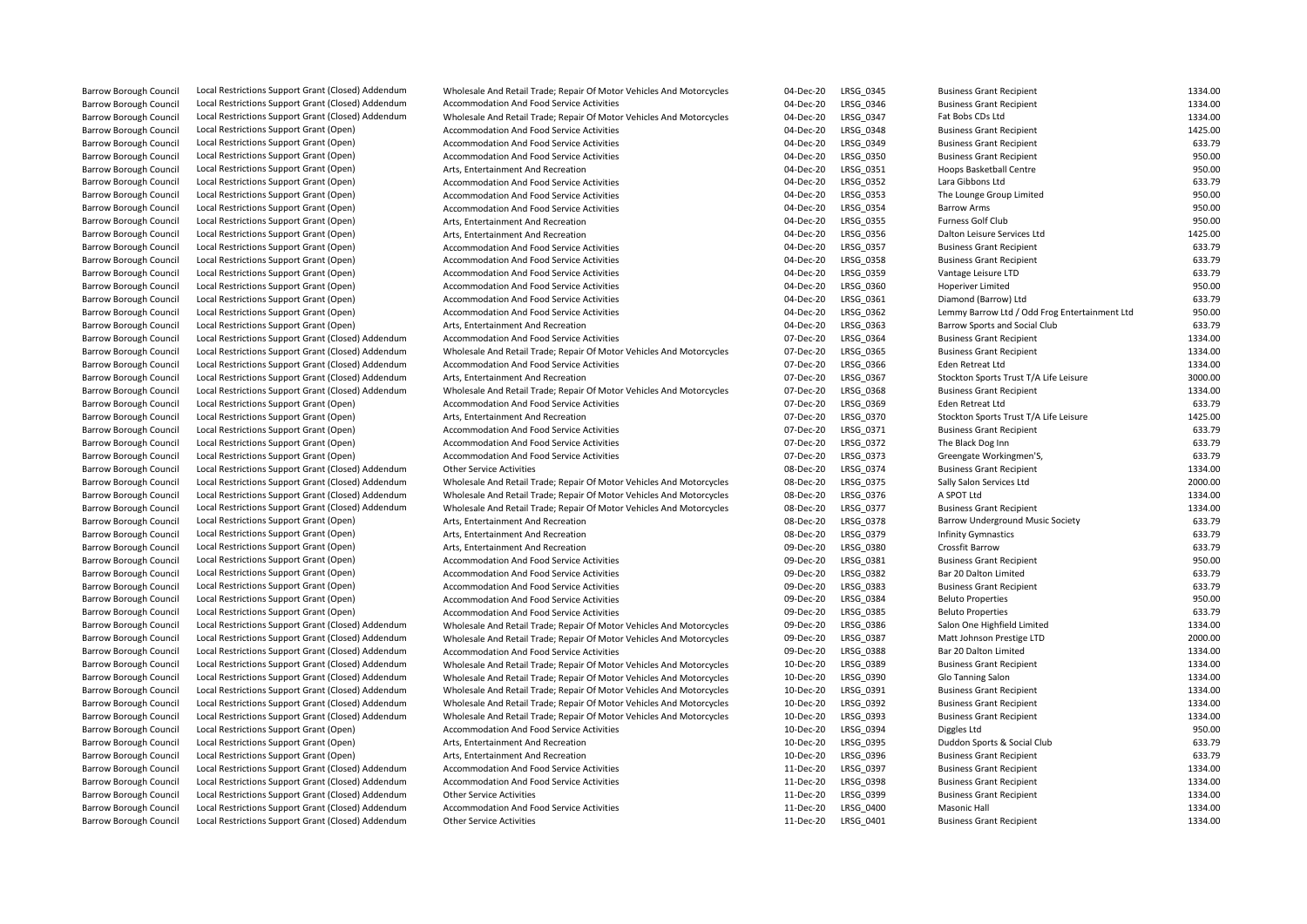| <b>Barrow Borough Council</b> | Local Restrictions Support Grant (Closed) Addendum | Accommodation And Food Service Activities                            | 11-Dec-20 | LRSG_0402        | <b>Business Grant Recipient</b>                           | 1334.00 |
|-------------------------------|----------------------------------------------------|----------------------------------------------------------------------|-----------|------------------|-----------------------------------------------------------|---------|
| <b>Barrow Borough Council</b> | Local Restrictions Support Grant (Closed) Addendum | Accommodation And Food Service Activities                            | 11-Dec-20 | LRSG 0403        | The Barrow Rugby Football Club Ltd                        | 1334.00 |
| <b>Barrow Borough Council</b> | Local Restrictions Support Grant (Closed) Addendum | Arts. Entertainment And Recreation                                   | 11-Dec-20 | LRSG 0404        | <b>Business Grant Recipient</b>                           | 1334.00 |
| <b>Barrow Borough Council</b> | Local Restrictions Support Grant (Closed) Addendum | Accommodation And Food Service Activities                            | 11-Dec-20 | LRSG_0405        | Vickerstown cricket and tennis club                       | 1334.00 |
| <b>Barrow Borough Council</b> | Local Restrictions Support Grant (Closed) Addendum | <b>Other Service Activities</b>                                      | 11-Dec-20 | LRSG 0406        | Headstart                                                 | 1334.00 |
| <b>Barrow Borough Council</b> | Local Restrictions Support Grant (Closed) Addendum | <b>Other Service Activities</b>                                      | 11-Dec-20 | LRSG 0407        | <b>Beau Laser Aesthetics</b>                              | 1334.00 |
| <b>Barrow Borough Council</b> | Local Restrictions Support Grant (Closed) Addendum | Wholesale And Retail Trade; Repair Of Motor Vehicles And Motorcycles | 11-Dec-20 | LRSG_0408        | The Eco Shop                                              | 1334.00 |
| <b>Barrow Borough Council</b> | Local Restrictions Support Grant (Closed) Addendum | Arts, Entertainment And Recreation                                   | 11-Dec-20 | LRSG 0409        | <b>ESCAPE ROOM (Barrow Itd)</b>                           | 1334.00 |
| <b>Barrow Borough Council</b> | Local Restrictions Support Grant (Open)            | Accommodation And Food Service Activities                            | 11-Dec-20 | LRSG 0410        | Harrbains Ltd                                             | 950.00  |
| <b>Barrow Borough Council</b> | Local Restrictions Support Grant (Open)            | Accommodation And Food Service Activities                            | 11-Dec-20 | LRSG 0411        | Vickerstown cricket and tennis club                       | 633.79  |
| <b>Barrow Borough Council</b> | Local Restrictions Support Grant (Open)            | Accommodation And Food Service Activities                            | 11-Dec-20 | LRSG 0412        | Mk'S Liverpool Ltd                                        | 633.79  |
| <b>Barrow Borough Council</b> | Local Restrictions Support Grant (Open)            | Accommodation And Food Service Activities                            | 11-Dec-20 | LRSG 0413        | <b>Business Grant Recipient</b>                           | 633.79  |
| <b>Barrow Borough Council</b> | Local Restrictions Support Grant (Open)            | Accommodation And Food Service Activities                            | 11-Dec-20 | LRSG 0414        | <b>Business Grant Recipient</b>                           | 633.79  |
| <b>Barrow Borough Council</b> | Local Restrictions Support Grant (Open)            | Accommodation And Food Service Activities                            | 11-Dec-20 | LRSG 0415        | <b>Business Grant Recipient</b>                           | 633.79  |
| <b>Barrow Borough Council</b> | Local Restrictions Support Grant (Open)            | Wholesale And Retail Trade; Repair Of Motor Vehicles And Motorcycles | 11-Dec-20 | LRSG 0416        | maiquez Limited                                           | 950.00  |
| <b>Barrow Borough Council</b> | Local Restrictions Support Grant (Closed) Addendum | <b>Other Service Activities</b>                                      | 14-Dec-20 | LRSG_0417        | <b>Business Grant Recipient</b>                           | 1334.00 |
| <b>Barrow Borough Council</b> | Local Restrictions Support Grant (Closed) Addendum | <b>Other Service Activities</b>                                      | 14-Dec-20 | LRSG 0418        | Bank hair and beauty                                      | 1334.00 |
| <b>Barrow Borough Council</b> | Local Restrictions Support Grant (Closed) Addendum | Accommodation And Food Service Activities                            | 14-Dec-20 | LRSG 0419        | Nichas Thai kitchen/Rattanawadee                          | 1334.00 |
| <b>Barrow Borough Council</b> | Local Restrictions Support Grant (Closed) Addendum | Wholesale And Retail Trade; Repair Of Motor Vehicles And Motorcycles | 14-Dec-20 | LRSG_0420        | Abbey Rd car sale ltd                                     | 1334.00 |
|                               | Local Restrictions Support Grant (Closed) Addendum | Wholesale And Retail Trade; Repair Of Motor Vehicles And Motorcycles | 14-Dec-20 | LRSG 0421        |                                                           | 1334.00 |
| <b>Barrow Borough Council</b> |                                                    |                                                                      |           | LRSG 0422        | <b>Business Grant Recipient</b>                           | 1334.00 |
| <b>Barrow Borough Council</b> | Local Restrictions Support Grant (Closed) Addendum | <b>Other Service Activities</b>                                      | 14-Dec-20 |                  | vision tv                                                 | 1334.00 |
| <b>Barrow Borough Council</b> | Local Restrictions Support Grant (Closed) Addendum | <b>Other Service Activities</b>                                      | 14-Dec-20 | LRSG 0423        | SA Salon                                                  | 2000.00 |
| <b>Barrow Borough Council</b> | Local Restrictions Support Grant (Closed) Addendum | Wholesale And Retail Trade; Repair Of Motor Vehicles And Motorcycles | 14-Dec-20 | LRSG 0424        | Cumbria Sewing & Craft Centre Limited                     |         |
| <b>Barrow Borough Council</b> | Local Restrictions Support Grant (Closed) Addendum | Wholesale And Retail Trade; Repair Of Motor Vehicles And Motorcycles | 14-Dec-20 | LRSG 0425        | The Vapour Bar                                            | 1334.00 |
| <b>Barrow Borough Council</b> | Local Restrictions Support Grant (Closed) Addendum | Wholesale And Retail Trade; Repair Of Motor Vehicles And Motorcycles | 14-Dec-20 | LRSG 0426        | Mind In Furness                                           | 1334.00 |
| <b>Barrow Borough Council</b> | Local Restrictions Support Grant (Closed) Addendum | Wholesale And Retail Trade; Repair Of Motor Vehicles And Motorcycles | 14-Dec-20 | LRSG 0427        | <b>Business Grant Recipient</b>                           | 1334.00 |
| <b>Barrow Borough Council</b> | Local Restrictions Support Grant (Closed) Addendum | Wholesale And Retail Trade; Repair Of Motor Vehicles And Motorcycles | 14-Dec-20 | LRSG 0428        | Pampered Pooch                                            | 1334.00 |
| <b>Barrow Borough Council</b> | Local Restrictions Support Grant (Closed) Addendum | Accommodation And Food Service Activities                            | 14-Dec-20 | LRSG 0429        | <b>GPW Leisure</b>                                        | 1334.00 |
| <b>Barrow Borough Council</b> | Local Restrictions Support Grant (Closed) Addendum | Arts, Entertainment And Recreation                                   | 14-Dec-20 | LRSG 0430        | Coop sports and social Club                               | 1334.00 |
| <b>Barrow Borough Council</b> | Local Restrictions Support Grant (Closed) Addendum | Wholesale And Retail Trade; Repair Of Motor Vehicles And Motorcycles | 14-Dec-20 | LRSG_0431        | Abbey Blinds                                              | 1334.00 |
| <b>Barrow Borough Council</b> | Local Restrictions Support Grant (Closed) Addendum | Accommodation And Food Service Activities                            | 14-Dec-20 | LRSG 0432        | Central Preston st working mens club                      | 1334.00 |
| <b>Barrow Borough Council</b> | Local Restrictions Support Grant (Closed) Addendum | <b>Accommodation And Food Service Activities</b>                     | 14-Dec-20 | LRSG 0433        | Definitions / Light                                       | 1334.00 |
| <b>Barrow Borough Council</b> | Local Restrictions Support Grant (Closed) Addendum | Wholesale And Retail Trade; Repair Of Motor Vehicles And Motorcycles | 14-Dec-20 | LRSG 0434        | Just Kidding                                              | 1334.00 |
| <b>Barrow Borough Council</b> | Local Restrictions Support Grant (Open)            | Wholesale And Retail Trade; Repair Of Motor Vehicles And Motorcycles | 14-Dec-20 | LRSG 0435        | <b>Business Grant Recipient</b>                           | 633.79  |
| <b>Barrow Borough Council</b> | Local Restrictions Support Grant (Open)            | Accommodation And Food Service Activities                            | 14-Dec-20 | LRSG_0436        | Trident Hotels (South Lakes) 1 Limited T/A Holiday Inn E: | 1425.00 |
| <b>Barrow Borough Council</b> | Local Restrictions Support Grant (Closed) Addendum | Wholesale And Retail Trade; Repair Of Motor Vehicles And Motorcycles | 15-Dec-20 | LRSG 0437        | Asylum 287 Barbershop                                     | 1334.00 |
| <b>Barrow Borough Council</b> | Local Restrictions Support Grant (Closed) Addendum | Accommodation And Food Service Activities                            | 15-Dec-20 | LRSG 0438        | <b>Business Grant Recipient</b>                           | 1334.00 |
| Barrow Borough Council        | Local Restrictions Support Grant (Closed) Addendum | Accommodation And Food Service Activities                            | 15-Dec-20 | LRSG_0439        | <b>Business Grant Recipient</b>                           | 1334.00 |
| <b>Barrow Borough Council</b> | Local Restrictions Support Grant (Closed) Addendum | Wholesale And Retail Trade; Repair Of Motor Vehicles And Motorcycles | 15-Dec-20 | LRSG 0440        | SB Wallpaper                                              | 1334.00 |
| <b>Barrow Borough Council</b> | Local Restrictions Support Grant (Closed) Addendum | Wholesale And Retail Trade; Repair Of Motor Vehicles And Motorcycles | 15-Dec-20 | LRSG 0441        | Lakeland Leisure                                          | 1334.00 |
| <b>Barrow Borough Council</b> | Local Restrictions Support Grant (Closed) Addendum | Wholesale And Retail Trade; Repair Of Motor Vehicles And Motorcycles | 15-Dec-20 | LRSG 0442        | David Atkinson Car Sales                                  | 1334.00 |
| <b>Barrow Borough Council</b> | Local Restrictions Support Grant (Closed) Addendum | Arts, Entertainment And Recreation                                   | 16-Dec-20 | LRSG 0443        | SW Lakes District Scouts                                  | 1334.00 |
| <b>Barrow Borough Council</b> | Local Restrictions Support Grant (Closed) Addendum | Accommodation And Food Service Activities                            | 16-Dec-20 | LRSG 0444        | <b>Business Grant Recipient</b>                           | 1334.00 |
| <b>Barrow Borough Council</b> | Local Restrictions Support Grant (Closed) Addendum | Wholesale And Retail Trade; Repair Of Motor Vehicles And Motorcycles | 16-Dec-20 | LRSG 0445        | I Parts wholesale Ltd                                     | 1334.00 |
| <b>Barrow Borough Council</b> | Local Restrictions Support Grant (Closed) Addendum | Wholesale And Retail Trade; Repair Of Motor Vehicles And Motorcycles | 16-Dec-20 | LRSG_0446        | Mobility Solutions Barrow Ltd                             | 1334.00 |
| <b>Barrow Borough Council</b> | Local Restrictions Support Grant (Closed) Addendum | Wholesale And Retail Trade; Repair Of Motor Vehicles And Motorcycles | 16-Dec-20 | LRSG 0447        | Mobility Solutions Barrow Ltd                             | 1334.00 |
| <b>Barrow Borough Council</b> | Local Restrictions Support Grant (Closed) Addendum | Wholesale And Retail Trade; Repair Of Motor Vehicles And Motorcycles | 16-Dec-20 | LRSG 0448        | Marsha Lee                                                | 1334.00 |
| <b>Barrow Borough Council</b> | Local Restrictions Support Grant (Closed) Addendum | Wholesale And Retail Trade; Repair Of Motor Vehicles And Motorcycles | 16-Dec-20 | LRSG 0449        | <b>Business Grant Recipient</b>                           | 1334.00 |
| Barrow Borough Council        | Local Restrictions Support Grant (Open)            | <b>Accommodation And Food Service Activities</b>                     | 16-Dec-20 | LRSG_0450        | <b>Business Grant Recipient</b>                           | 633.79  |
| <b>Barrow Borough Council</b> | Local Restrictions Support Grant (Open)            | Arts, Entertainment And Recreation                                   | 16-Dec-20 | LRSG 0451        | Askam United Football Club                                | 633.79  |
| <b>Barrow Borough Council</b> | Local Restrictions Support Grant (Open)            | Accommodation And Food Service Activities                            | 17-Dec-20 | LRSG 0452        | <b>Business Grant Recipient</b>                           | 633.79  |
| <b>Barrow Borough Council</b> | Local Restrictions Support Grant (Closed) Addendum | <b>Transportation And Storage</b>                                    | 17-Dec-20 | LRSG 0453        | <b>Business Grant Recipient</b>                           | 1334.00 |
| <b>Barrow Borough Council</b> | Local Restrictions Support Grant (Closed) Addendum | Wholesale And Retail Trade; Repair Of Motor Vehicles And Motorcycles | 21-Dec-20 | LRSG_0454        | Guy Perry Ltd                                             | 2000.00 |
| <b>Barrow Borough Council</b> | Local Restrictions Support Grant (Closed) Addendum | Wholesale And Retail Trade; Repair Of Motor Vehicles And Motorcycles | 21-Dec-20 | LRSG 0455        | Dunelm soft furnishings Plc                               | 3000.00 |
| <b>Barrow Borough Council</b> | Local Restrictions Support Grant (Closed) Addendum | Wholesale And Retail Trade; Repair Of Motor Vehicles And Motorcycles | 21-Dec-20 | LRSG 0456        | A & L Crafts                                              | 1334.00 |
| <b>Barrow Borough Council</b> | Local Restrictions Support Grant (Closed) Addendum | Arts, Entertainment And Recreation                                   | 21-Dec-20 | LRSG 0457        | Furness health studio                                     | 1334.00 |
| <b>Barrow Borough Council</b> | Local Restrictions Support Grant (Closed) Addendum | <b>Accommodation And Food Service Activities</b>                     | 21-Dec-20 | <b>LRSG 0458</b> | <b>Business Grant Recipient</b>                           | 1334.00 |
|                               |                                                    |                                                                      |           |                  |                                                           |         |